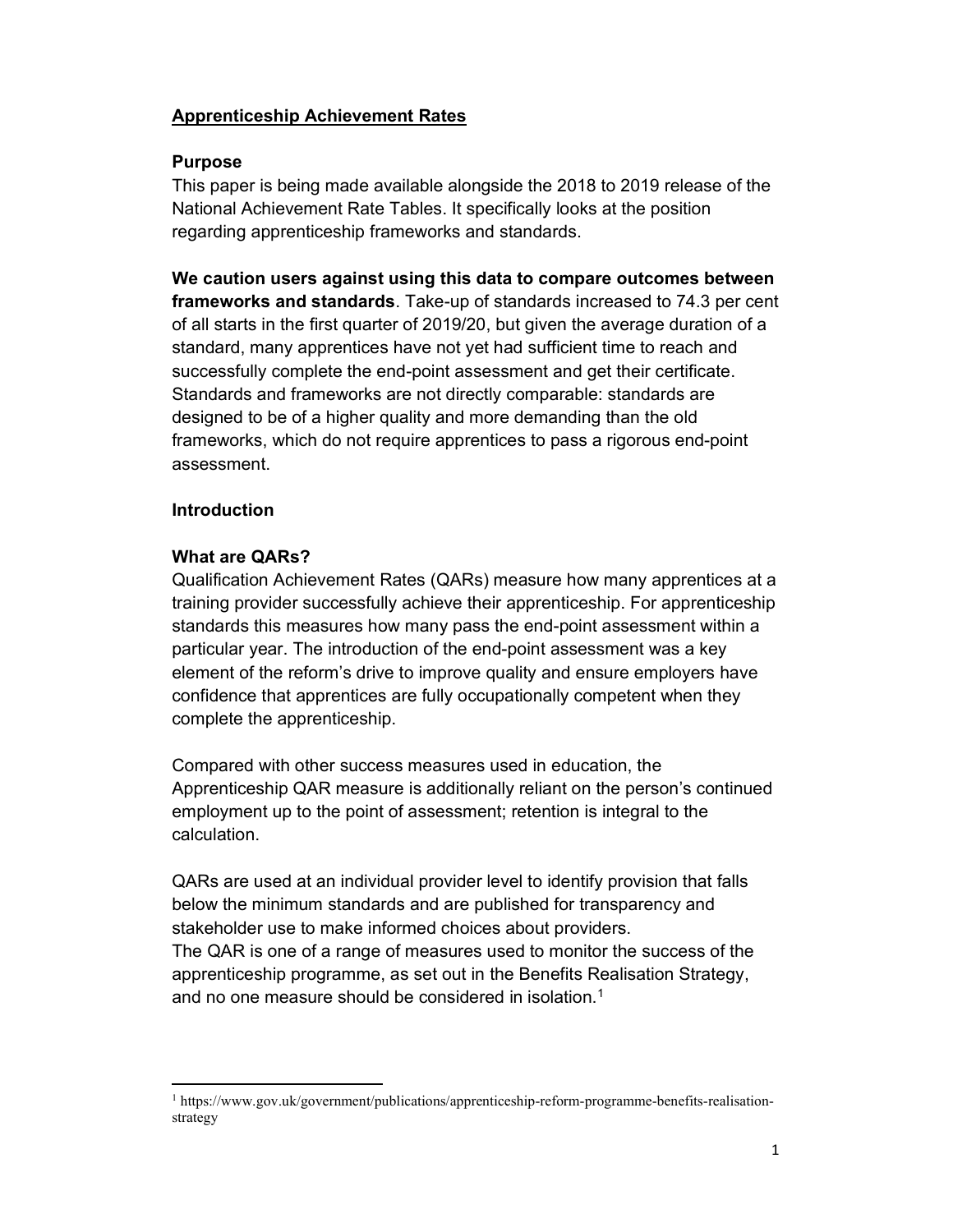## What are National Achievement Rate Tables (NARTs)?

The aggregation of the individual provider-level QARs are presented in the National Achievement Rate Tables (NARTs) to show learners and employers the relative quality of provision.

NARTs also provide stakeholders and the general public with access to QAR data, and allows providers to benchmark their provision against other providers.

### What are standards?

Apprenticeship standards are new, employer-designed apprenticeships which will replace apprenticeship frameworks. In the first quarter of 2019/20 take-up of standards represented 74.3 per cent of all starts.

The Institute for Apprenticeships and Technical Education work with employers to develop each standard. Those standards describe the knowledge, skills and behaviours an apprentice needs to develop by the end of their apprenticeship to be competent in a defined occupation. Standards are occupation specific, with a minimum duration of 12 months and require at least 20% off-the-job training.

All apprentices on standards need to pass a rigorous and independent endpoint assessment (EPA) to complete their apprenticeship and demonstrate occupational competency at the end of their programme. For standards, it is the achievement of the end-point assessment which is used to determine the QAR data.

In comparison, frameworks are based on pathways and are primarily qualification focused so these apprentices are assessed throughout their apprenticeship. There is no overall end-point assessment.

|                         | 2016/17 | 2017/18 | 2018/19 |
|-------------------------|---------|---------|---------|
| <b>Achievement Rate</b> | 67.1%   | 66.9%   | 64.7%   |
| <b>Retention Rate</b>   | 68.0%   | 67.6%   | 65.7%   |
| Pass Rate               | 98.7%   | 98.9%   | 98.4%   |
| Volume of Leavers       | 412,420 | 414,890 | 296,260 |

#### Data for all apprenticeships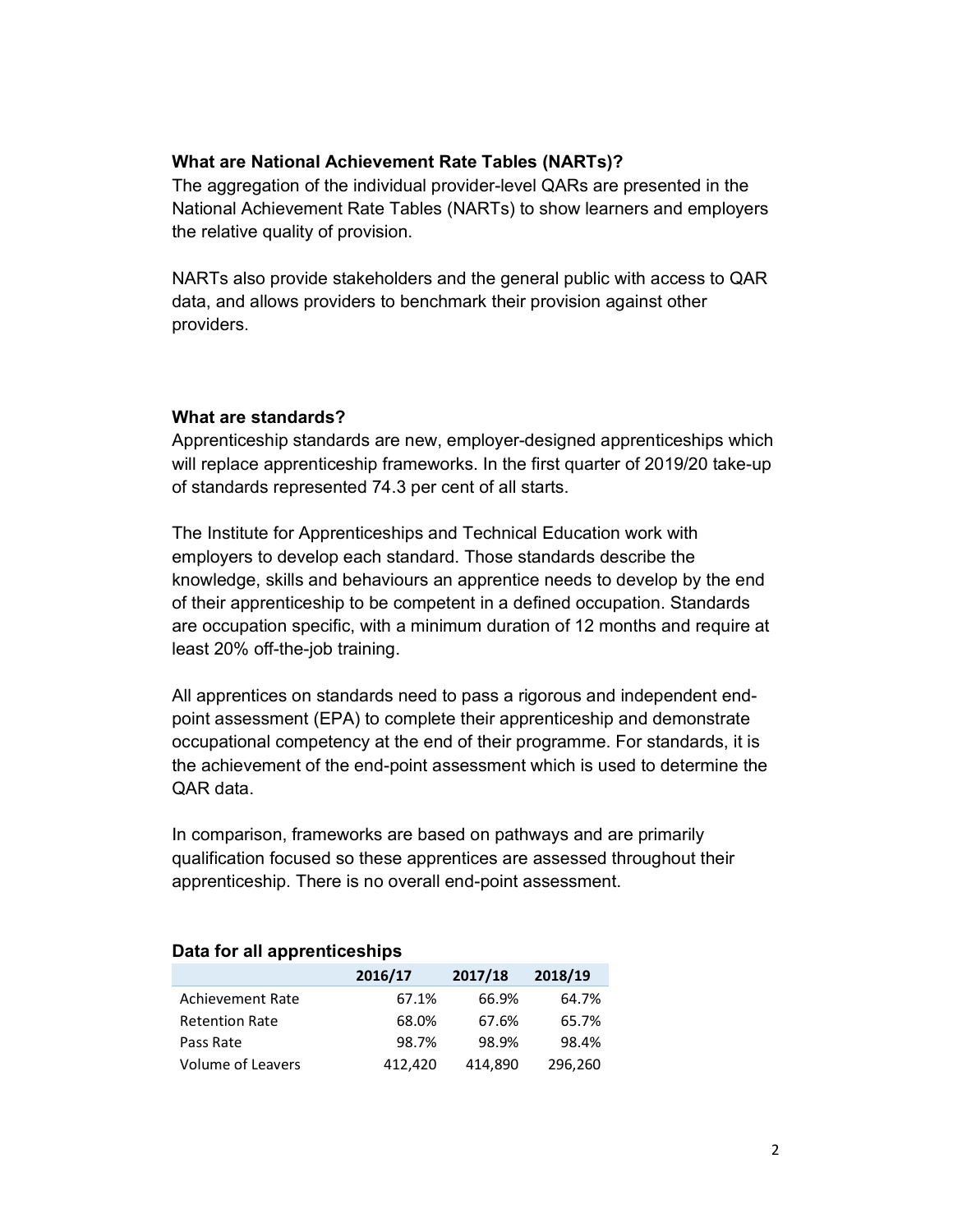The QAR uses the number of leavers as the denominator in calculating the achievement rate. This is based on the hybrid end year, which is the later of the expected end year, actual end year, or reporting year for each individual programme undertaken by the learner.

#### Breakdown of frameworks and standards: 2018/19

| <b>Values</b>         | <b>Frameworks</b> | <b>Standards</b> |
|-----------------------|-------------------|------------------|
| Achievement Rate      | 68.7%             | 46.6%            |
| <b>Retention Rate</b> | 69.7%             | 48.3%            |
| Pass Rate             | 98.7%             | 96.4%            |
| Volume of Leavers     | 241,670           | 54.590           |

2018/19 is the first year with significant volumes on standards, although the majority of data in this reporting year is still on frameworks.

# Frameworks Standards Sector Subject Area Ach Rate Leavers Ach Rate Leavers Ach Rate Leavers Ach Rate Leavers Agriculture, Horticulture and Animal Care 172.8% 5,780 44.1% 110 Arts, Media and Publishing 10 12 12 12 1310 158.3% 470 171.7% 310 Business, Administration and Law 66.4% 57,520 46.2% 20,460 Construction, Planning and the Built Environment  $\begin{array}{|l|c|c|c|c|c|c|c|}\n\hline\n65.5\% & 16,080 & 37.6\% & 660\n\end{array}$ Education and Training 73.8% 5,750 88.2% 20 Engineering and Manufacturing Technologies | 72.0% 48,920 58.1% 2,960 Health, Public Services and Care **66.9%** 66.9% 66,910 47.1% 10,400 Information and Communication Technology 80.2% 6,890 50.5% 5,380 Leisure, Travel and Tourism 1988 1991 1992 12:320 12:48:48 12:48:48 12:48:48 12:48:48:48 12:49:48:48 Retail and Commercial Enterprise 1990 167.1% 24,480 42.6% 13,980 Science and Mathematics 1992 12.5% 340 -All Apprenticeships **68.7% 241,670 46.6%** 54,590

#### Achievement Rates by Sector Subject Area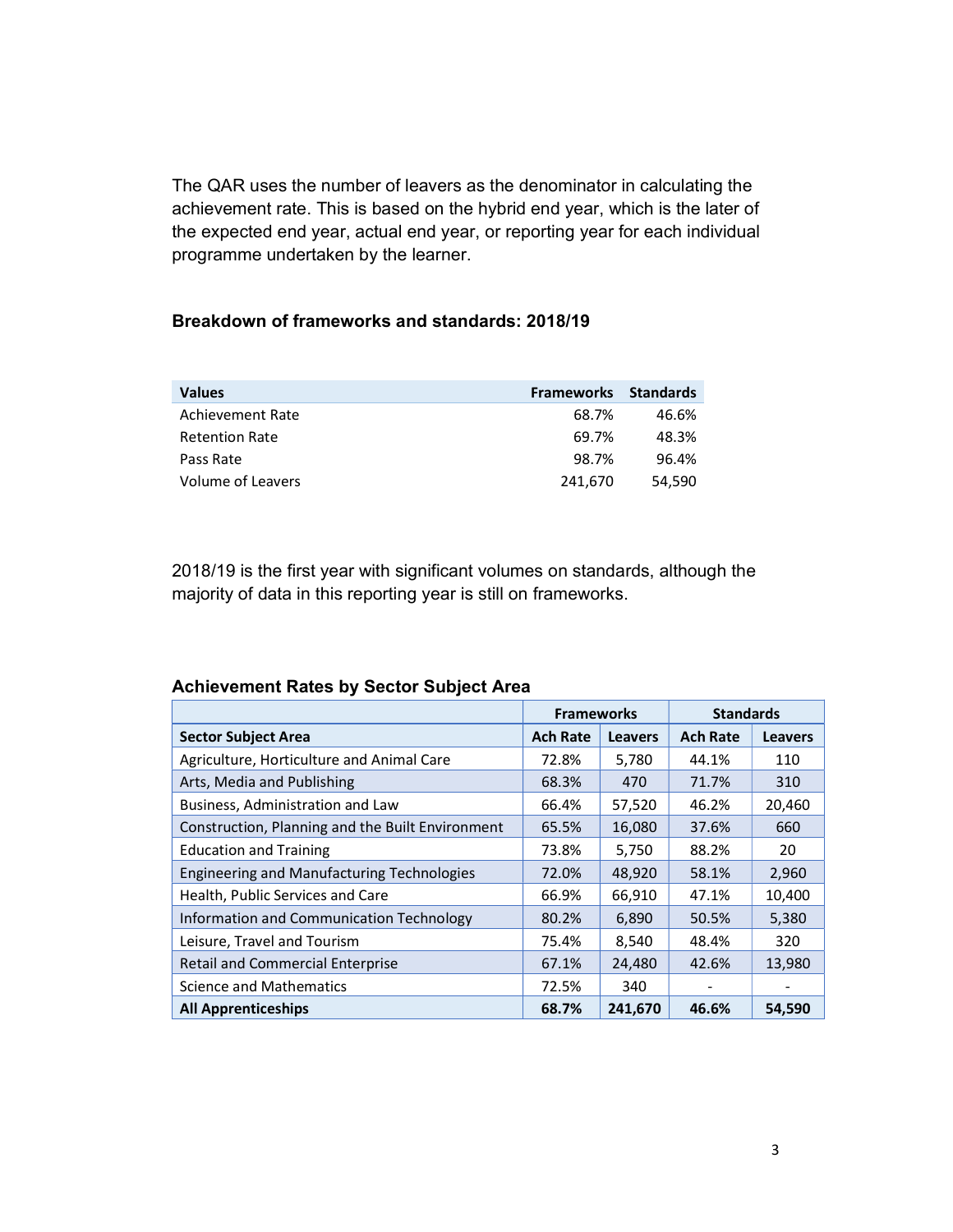|                                                   | <b>Achievement Rate</b> |          |               |  |
|---------------------------------------------------|-------------------------|----------|---------------|--|
| <b>Sector Subject Area</b>                        | Intermediate            | Advanced | <b>Higher</b> |  |
| Agriculture, Horticulture and Animal Care         | 33.3%                   | 83.3%    |               |  |
| Arts, Media and Publishing                        |                         | 71.0%    | 90.9%         |  |
| Business, Administration and Law                  | 41.8%                   | 48.0%    | 47.7%         |  |
| Construction, Planning and the Built Environment  | 27.0%                   | 62.6%    | 26.3%         |  |
| <b>Education and Training</b>                     |                         |          | 85.7%         |  |
| <b>Engineering and Manufacturing Technologies</b> | 57.5%                   | 60.6%    | 42.6%         |  |
| Health, Public Services and Care                  | 44.1%                   | 47.7%    | 72.0%         |  |
| Information and Communication Technology          |                         | 52.8%    | 43.4%         |  |
| Leisure, Travel and Tourism                       | 79.3%                   | 41.7%    |               |  |
| <b>Retail and Commercial Enterprise</b>           | 43.8%                   | 39.8%    | 43.3%         |  |
| <b>Grand Total</b>                                | 44.3%                   | 48.2%    | 49.2%         |  |

# Achievement Rates on Standards by Sector Subject Area and Level

## Volume of Leavers on Standards by Sector Subject Area and Level

|                                                   | <b>Volume of Leavers</b> |                 |               |
|---------------------------------------------------|--------------------------|-----------------|---------------|
| <b>Sector Subject Area</b>                        | <b>Intermediate</b>      | <b>Advanced</b> | <b>Higher</b> |
| Agriculture, Horticulture and Animal Care         | 90                       | 20              |               |
| Arts, Media and Publishing                        |                          | 300             | 10            |
| Business, Administration and Law                  | 5,690                    | 11,640          | 3,120         |
| Construction, Planning and the Built Environment  | 440                      | 200             | 20            |
| <b>Education and Training</b>                     |                          |                 | 10            |
| <b>Engineering and Manufacturing Technologies</b> | 2,030                    | 870             | 50            |
| Health, Public Services and Care                  | 5,980                    | 3,790           | 630           |
| Information and Communication Technology          |                          | 4,070           | 1,310         |
| Leisure, Travel and Tourism                       | 60                       | 260             |               |
| <b>Retail and Commercial Enterprise</b>           | 9,470                    | 4,150           | 360           |
| <b>Grand Total</b>                                | 23,760                   | 25,320          | 5,510         |

QARs measure how many apprentices at a specific training provider successfully achieved their apprenticeship within a particular year. Because the data is at provider level, it can include for example:

- o apprentices who have transferred to a different provider, even where they have continued and completed the same apprenticeship, and
- o learners who have transferred to a new learning aim with the same provider, e.g. the apprentice may have changed job and a more suitable apprenticeship was identified.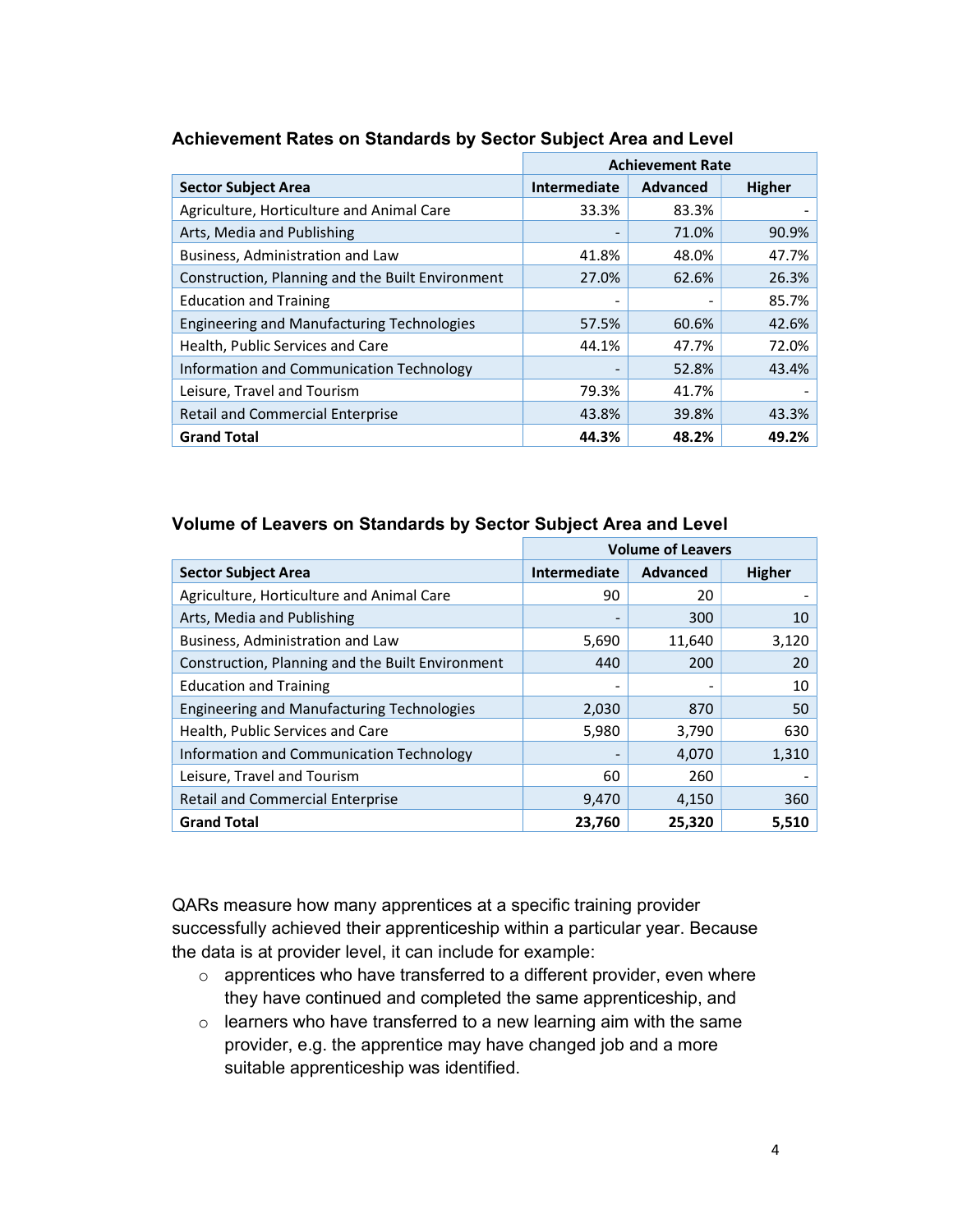When looking at aggregate data, it can include a number of providers who have subsequently stopped delivering apprenticeship provision. These factors negatively impact the QAR and don't always mean the learner has withdrawn from the apprenticeship programme.

Achievement rates are important, but not always comparable with achievement on other training programmes because apprenticeships are paid jobs. Apprentices may not complete their apprenticeship for reasons outside the control of the training provider and that are not relevant to the training itself. Unlike other training and education programmes, the employer plays a crucial role in supporting the apprentice to reach end-point assessment. Labour market conditions including those that result in redundancy may have an impact. Reasons for non-completion can also include apprentices dropping out for personal reasons or apprentices moving to other employment, education or training.

#### Impact of standards

NARTs provides users with the option to look at individual provider level data for both standards and frameworks.

With frameworks, the main driver historically for the variation in achievement rates across sectors has been the rate of retention rather than the achievement element of the programme. In particular, there have been retention issues in the areas of hospitality, customer service and management.

NARTs also show QARs at individual framework and standard level. Whilst it can be seen that QARs are on average 22% lower for standards compared to frameworks, a difference in apprenticeship achievement rates is not, at least initially, an entirely unexpected consequence of our reforms. Standards and frameworks are not directly comparable. Whilst some standards do have similar names to frameworks, standards are not designed to be a direct replacement for frameworks and as such, they should not be directly compared. Department for Education reforms changed what an apprenticeship is: standards are longer, with more training and an independent end-point assessment to test occupational competency at the end. End-point assessment is a new assessment method, making achievements on standards more demanding and this could also impact the QAR.